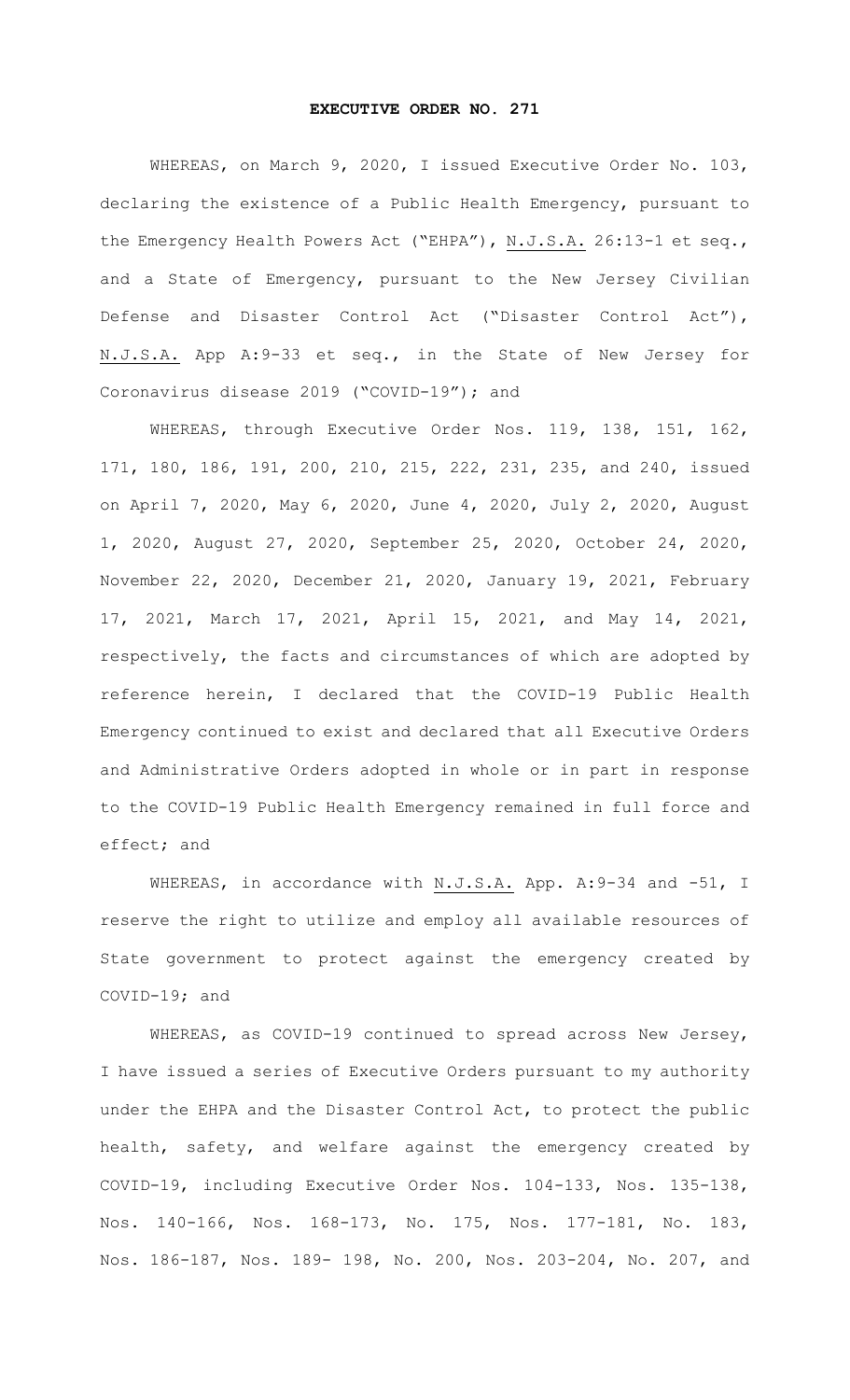Nos. 210-211 (2020) and Nos. 214-216, Nos. 219-220, Nos. 222-223, No. 225, Nos. 228-235, Nos. 237-244, No. 246, No. 249, Nos. 251- 253, Nos. 263-264, and Nos. 266-267 (2021), the facts and circumstances of which are all adopted by reference herein; and

 WHEREAS, on June 4, 2021, I signed Assembly Bill No. 5820 into law as P.L.2021, c.103 and issued Executive Order No. 244, which terminated the Public Health Emergency declared in Executive Order No. 103 (2020) but maintained the State of Emergency declared in that same Order; and

 WHEREAS, P.L.2021, c.103 provided that following the termination of the Public Health Emergency declared in Executive Order No. 103 (2020), the Governor, Department of Health ("DOH") Commissioner (the "Commissioner"), and the head of any other State agency may continue to issue orders related to implementation of recommendations of the Centers for Disease Control and Prevention ("CDC") to prevent or limit the transmission of COVID-19 and related to vaccine distribution, administration, and management, COVID-19 testing, and data collection; and

 WHEREAS, parties that contract with the State government provide essential services to the public and interact with the public on a regular basis, and because of the nature of their work, a significant portion of their workers are not able to work remotely; and

 WHEREAS, ensuring the safety of the government workforce during this overall escalation in COVID-19 cases, hospitalizations, and deaths resulting from the B.1.617.2 ("Delta") variant is essential for continued operation and service to the public, and it is fitting and proper to require additional protections to the State workforce and public by requiring contractors to provide their vaccination or testing status as a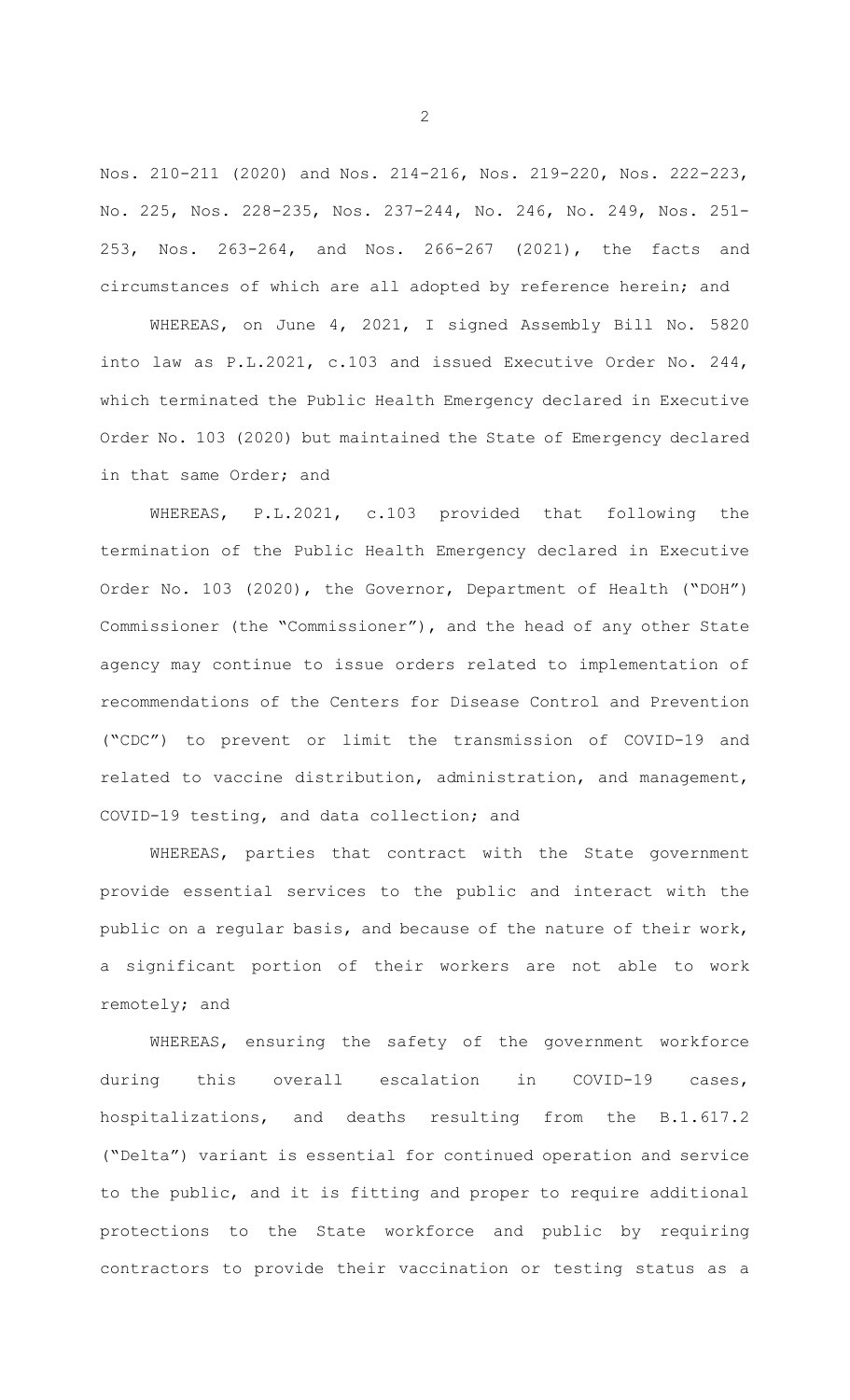condition of entry onto State property and into State facilities, including property and facilities leased by a contractor; and

 WHEREAS, the CDC has reported that new variants of COVID-19 have been identified in the United States, and that certain variants, particularly the Delta variant, are more transmissible than previous strains; and

 WHEREAS, the State has experienced significant overall upticks in critical COVID-19 metrics since July of this year, including COVID-19 positive cases, the rate of transmission, spot positivity, and new hospitalizations, that warrant additional precautions in certain settings, especially those with a substantial number of unvaccinated individuals; and

 WHEREAS, while over 5.7 million people in the State have been fully vaccinated against COVID-19, additional steps are necessary to ensure continued vaccinations of individuals in certain settings of concern to protect against the spread of COVID-19; and

 WHEREAS, on July 6, 2021, the U.S. Department of Justice's Office of Legal Counsel issued an opinion concluding that Section 564 of the Food, Drug, and Cosmetic Act, 21 U.S.C. § 360bbb-3 does not prohibit public or private entities from imposing vaccination requirements while vaccinations are only available pursuant to Emergency Use Authorization ("EUA"); and

 WHEREAS, ensuring that parties that contract with the State government provide adequate COVID-19 safeguards to their workers performing on or in connection with a State government contract will decrease worker absence, reduce labor costs, and improve the efficiency of contractors and subcontractors at sites where they are performing work for the State; and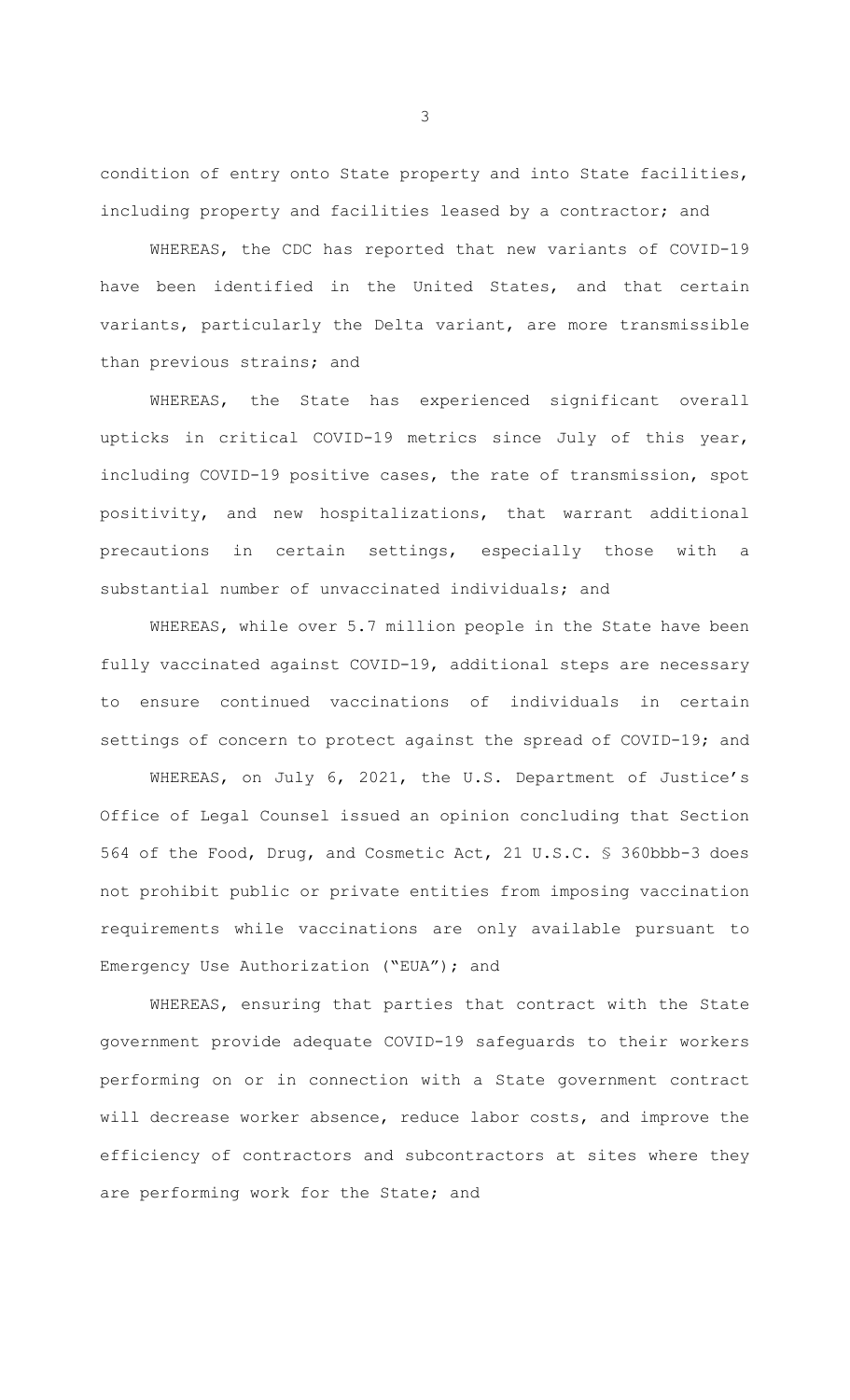WHEREAS, the CDC has emphasized that COVID-19 vaccines are effective, in that they can prevent individuals from getting and spreading the virus, and can prevent severe illness in individuals who do contract COVID-19; and

 WHEREAS, this Order is related to vaccination management, COVID-19 testing, data collection, and the implementation of CDC recommendations, and is thus authorized under P.L.2021, c.103;

 NOW, THEREFORE, I, PHILIP D. MURPHY, Governor of the State of New Jersey, by virtue of the authority vested in me by the Constitution and by the Statutes of this State, do hereby ORDER and DIRECT:

 1. Each executive department and agency, including an independent authority, shall, to the extent permitted by law, ensure that contracts or agreements entered into by the executive department or agency include a clause that the contractor or any subcontractors, at any tier, that is party to the contract ("covered contractor(s)") must maintain a policy that requires all covered workers to either provide adequate proof to the covered contractor that they have been fully vaccinated or submit to COVID-19 testing at minimum one to two times weekly. This clause shall also be required to be incorporated into lower-tier subcontracts. Any covered worker subject to a policy maintained pursuant to this paragraph that has not provided adequate proof that the covered worker is fully vaccinated must submit to a minimum of weekly or twice weekly testing on an ongoing basis until fully vaccinated.

 2. This Order shall apply to any new contract, new solicitation for a contract, extension or renewal of an existing contract, and exercise of an option on an existing contract, if it is a contract for services, construction, including demolition,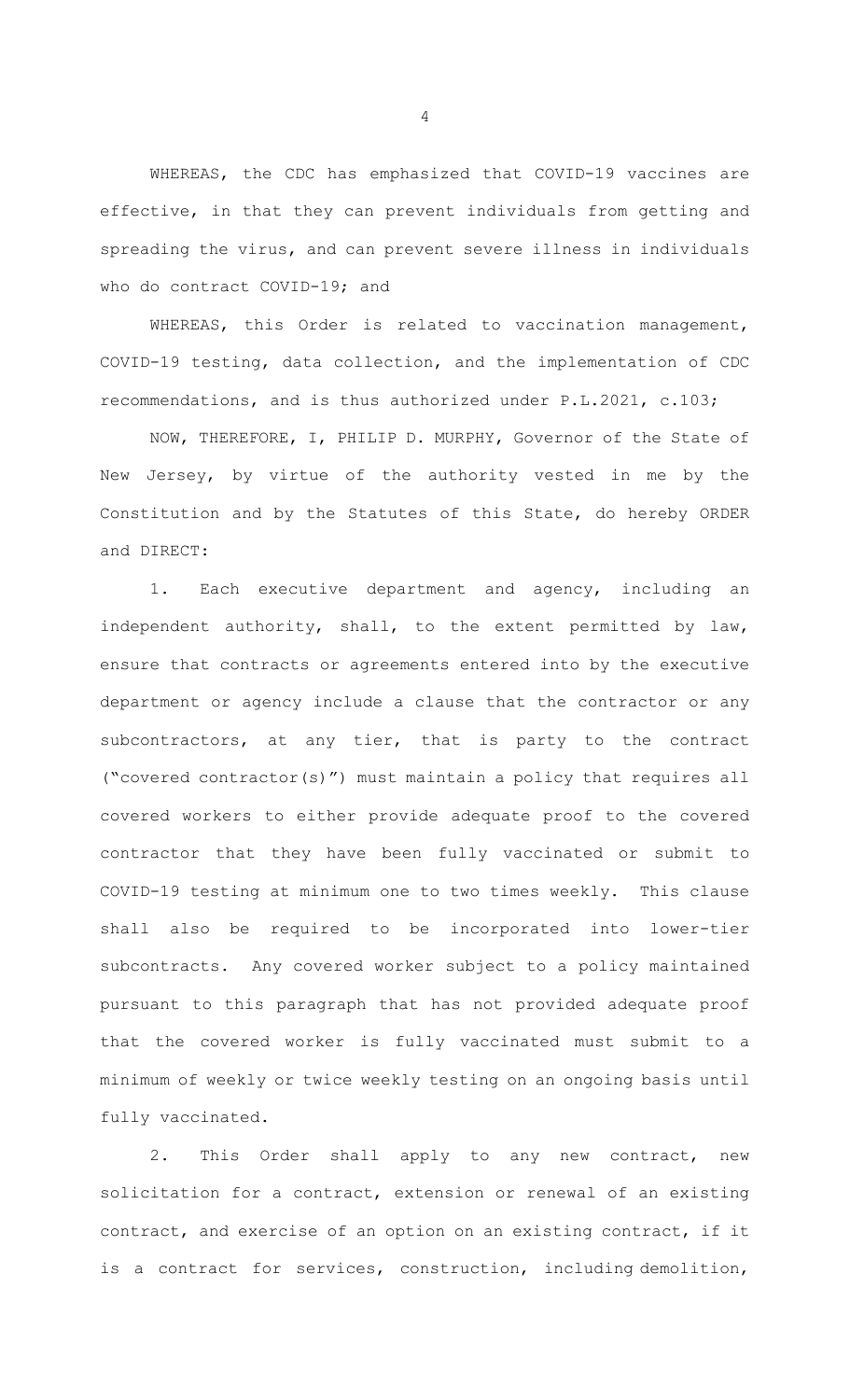remediation, removal of hazardous substances, alteration, custom fabrication, repair work, or maintenance work, or a leasehold interest in real property through which covered workers have access to State property, and the cost or contract price thereof is to be paid, in whole or in part, with or out of executive department or agency funds. This Order shall not apply to financial assistance, including but not limited to grants, bonds, loans, or tax credits; contracts or subcontracts whose value is less than the State bid advertising threshold under N.J.S.A. 52:34-7; employees who perform work outside of the State; or contracts solely for the provision of goods.

 3. Covered workers may demonstrate proof of full vaccination status by presenting the following documents to the covered contractor if they list COVID-19 vaccines currently authorized for EUA in the United States and/or the World Health Organization ("WHO"), along with an administration date for each dose:

- a. The CDC COVID-19 Vaccination Card issued to the vaccine recipient by the vaccination site, or an electronic or physical copy of the same;
- b. Official record from the New Jersey Immunization Information System (NJIIS) or other State immunization registry;
- c. A record from a health care provider's portal/medical record system on official letterhead signed by a licensed physician, nurse practitioner, physician's assistant, registered nurse or pharmacist;
- d. A military immunization or health record from the United States Armed Forces; or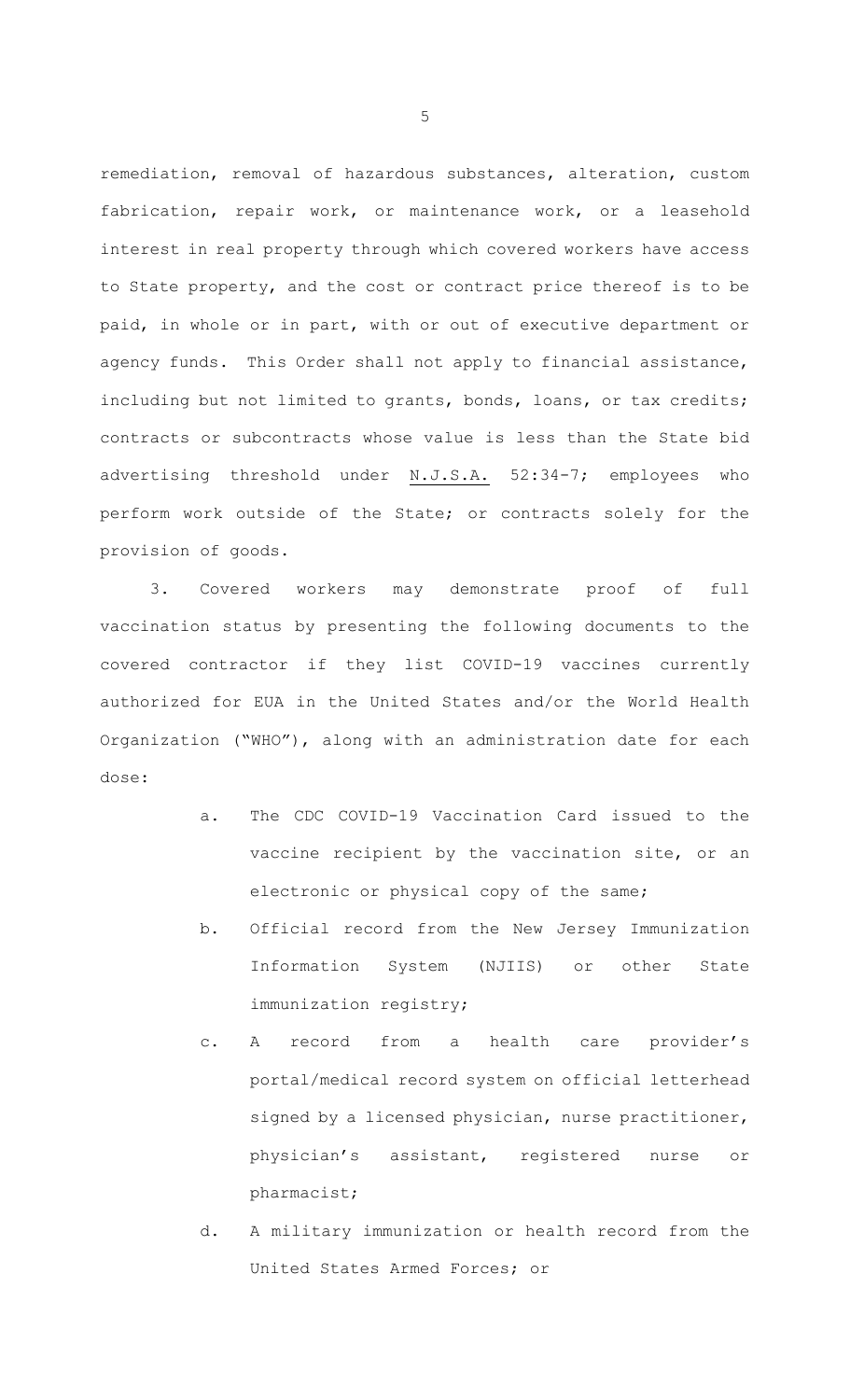e. Docket mobile phone application record or any state specific application that produces a digital health record.

Covered contractors collecting vaccination information from covered workers must comport with all federal and State laws, including but not limited to the Americans with Disabilities Act, that regulate the collection and storage of that information.

 4. To satisfy the testing requirement, a covered worker must undergo screening testing at minimum one to two times weekly. Where a covered contractor requires an unvaccinated covered worker to submit proof of a COVID-19 test, the worker may choose either antigen or molecular tests that have EUA by the U.S. Food and Drug Administration ("FDA") or are operating per the Laboratory Developed Test requirements by the U.S. Centers for Medicare and Medicaid Services. Where a covered contractor provides the unvaccinated covered worker with on-site access to COVID-19 tests, the covered contractor may similarly elect to administer or provide access to either an antigen or molecular test. If the covered worker is not working on-site during a week where testing would otherwise be required, the covered contractor's policy need not require the worker to submit to testing for that week. This requirement shall not supplant any requirement imposed by the covered contractor regarding diagnostic testing of symptomatic workers or screening testing of vaccinated workers.

 5. Covered contractors must have a policy for tracking test results from testing required by this Order and must report results to local public health departments.

 6. An executive department or agency shall require bidders for contracts subject to this Order to certify at the time of bid or proposal or prior to executing a contract that the bidder, if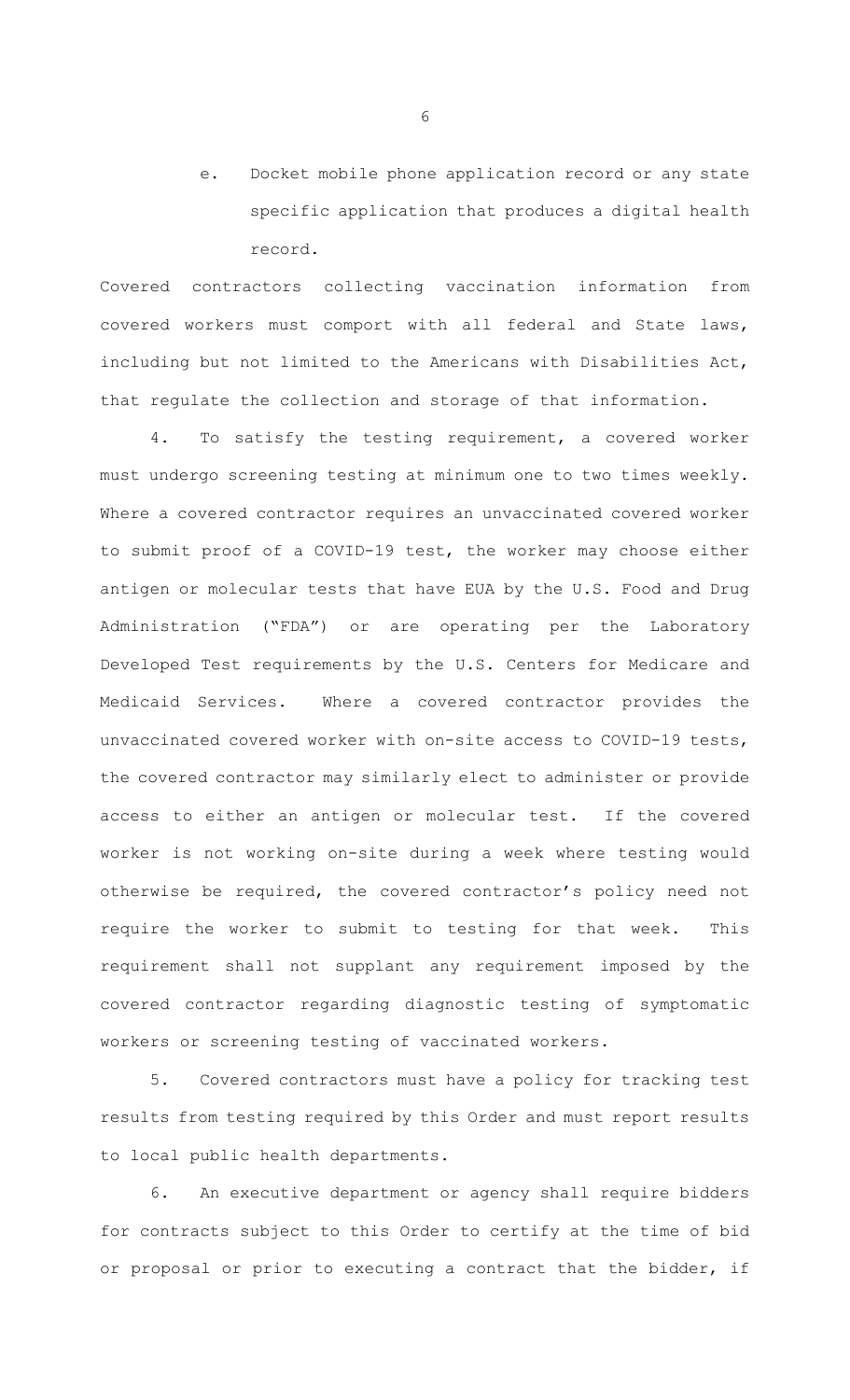awarded a contract, shall comply with this Order by having the policies and practices required by this Order in place, and shall collect all data necessary for compliance with this Order. Covered contractors shall certify, at the time of submission of an invoice, that they have complied with this Order during the period of time covered by the invoice.

 7. For purposes of this Order, "covered worker" means any full-time or part-time worker for a covered contractor working on or in connection with a contract with an executive department or agency that requires such worker to enter, work at, or provide services in any place, site, installation, building, room, or facility in which any executive department or agency conducts official business or is within an executive department or agency's jurisdiction, custody, or control, or that relates to offering services for State employees, their dependents, or the general public.

 8. For purposes of this Order, a covered worker shall be considered "fully vaccinated" for COVID-19 two weeks or more after they have received the second dose in a two-dose series or two weeks or more after they have received a single-dose vaccine. Individuals will only be considered fully vaccinated where they have received a COVID-19 vaccine that is currently authorized for emergency use by the FDA or the WHO, or that are approved for use by the same. Workers who are not fully vaccinated, or for whom vaccination status is unknown or who have not provided sufficient proof of documentation, shall be considered unvaccinated for purposes of this Order.

 9. Nothing in this Order shall prevent a covered contractor from instituting a vaccination or testing policy that includes additional or stricter requirements, so long as such policy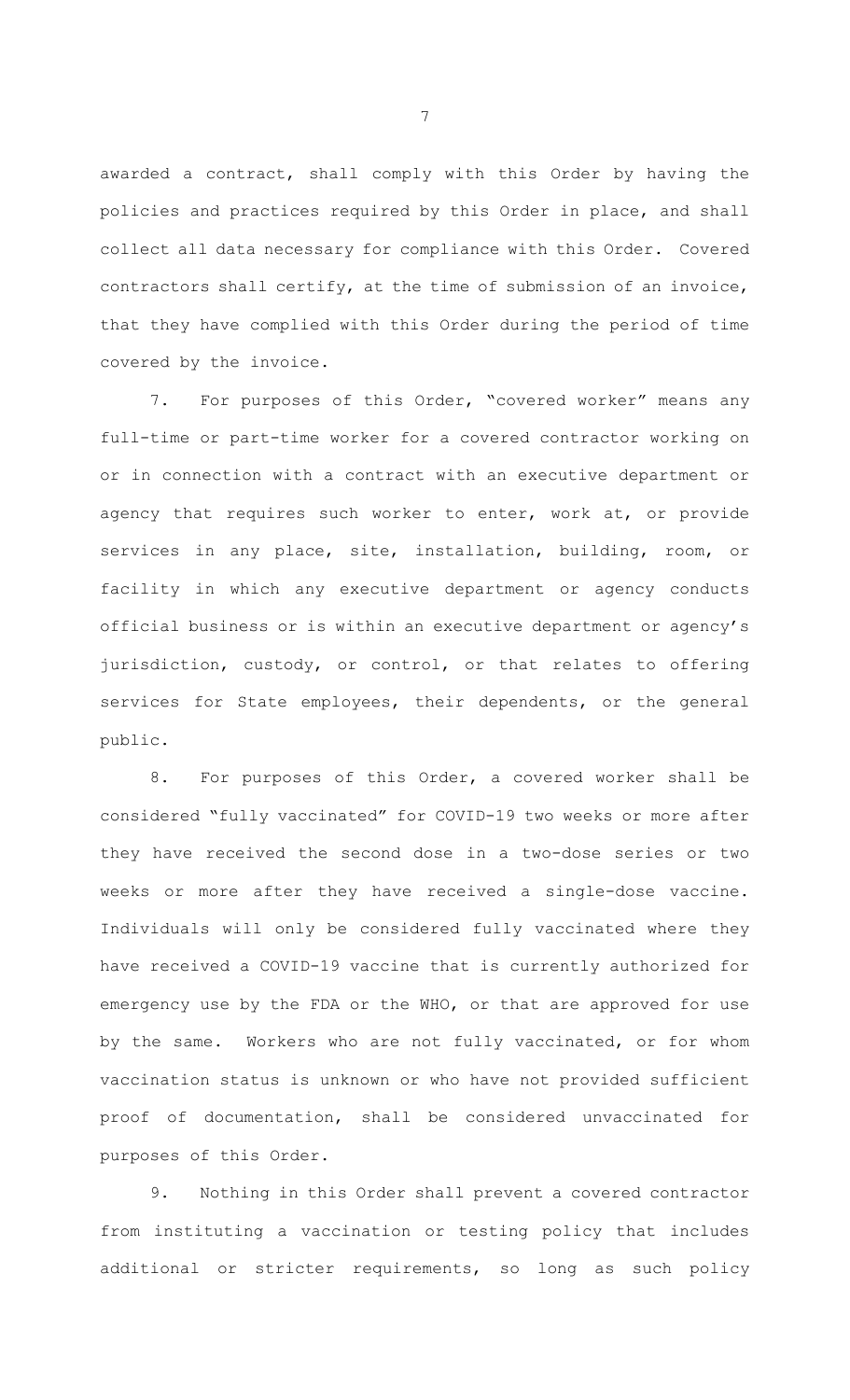comports with the minimum requirements of this Order. A covered contractor may also maintain a policy that requires more frequent testing of covered workers.

 10. The Commissioner is hereby authorized to issue a directive supplementing the requirements outlined in this Order, which may include, but not be limited to, any requirements for reporting vaccination and testing data to the DOH. Actions taken by the Commissioner pursuant to this Order shall not be subject to the requirements of the Administrative Procedure Act, N.J.S.A. 52:14B-1 et seq.

 11. The State Director of Emergency Management, who is the Superintendent of State Police, shall have the discretion to make additions, amendments, clarifications, exceptions, and exclusions to the terms of this Order.

 12. It shall be the duty of every person or entity in this State or doing business in this State and of the members of the governing body and every official, employee, or agent of every political subdivision in this State and of each member of all other governmental bodies, agencies, and authorities in this State of any nature whatsoever, to cooperate fully in all matters concerning this Order, and to cooperate fully with any Administrative Orders issued pursuant to this Order.

 13. No municipality, county, or any other agency or political subdivision of this State shall enact or enforce any order, rule, regulation, ordinance, or resolution which will or might in any way conflict with any of the provisions of this Order, or which will or might in any way interfere with or impede its achievement.

 14. Penalties for violations of this Order may be imposed under, among other statutes, N.J.S.A. App. A: 9-49 and -50.